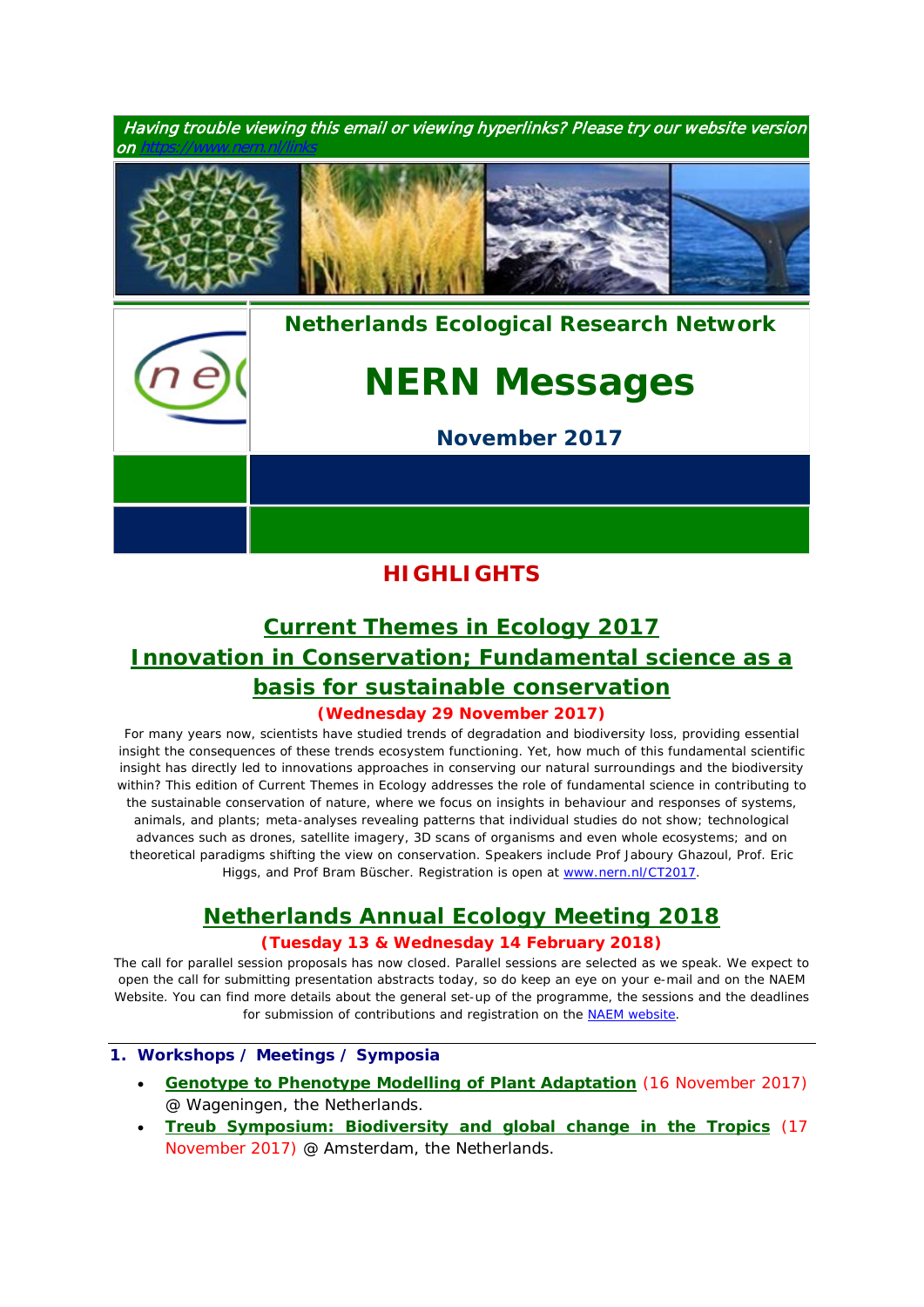- **[Symposium: Future of aquatic carbon: impacts, feedbacks and mitigation](https://www.wetland-ecology.nl/en/registeer#overlay-context=en/calendar/future-aquatic-carbon-impacts-feedbacks-and-mitigation)** (17 November 2017) @ Amsterdam, the Netherlands.
- **WEES seminar – [Microbial evolution: Taking a dip in the mobile gene pool](https://www.pe-rc.nl/sites/default/files/WEES%20poster%20November2017.pdf)** (20 November 2017) @ Wageningen, the Netherlands.
- **[Zoology 2017: 'Genotype-phenotype map: from model systems to](https://www.wur.nl/en/activity/Zoology-2017-Genotype-phenotype-map-from-model-systems-to-ecosystems-1.htm)  [ecosystems'](https://www.wur.nl/en/activity/Zoology-2017-Genotype-phenotype-map-from-model-systems-to-ecosystems-1.htm)** (23-24 November 2017) @ Wageningen, the Netherlands.
- **[29ste Entomologendag](https://www.nern.nl/node/19275)** (15 December 2017) @ De Reehorst, Ede, the **Netherlands**
- **[ECSA 57: Changing estuaries, coasts and shelf systems –](http://www.estuarinecoastalconference.com/) diverse threats [and opportunities](http://www.estuarinecoastalconference.com/)** (3-6 September 2018) @ Perth, Australia.

#### **2. Courses**

- **[GLM2017vpa: GLM for Evolutionary Ecologists](https://glm2017vpa.sciencesconf.org/)** (20-24 November 2017) *The staple of data in evolutionary ecology consist of counts, proportions and durations. Fitness, a crucial quantity in evolutionary biology, is either estimated by counting offspring or involves population dynamical modelling depending on estimates obtained with generalized linear models (GLM) and mixed models (LMM and GLMM).*
- **[Molecular Methods in Ecology and Evolution](http://www.rug.nl/research/ecology-and-evolution/phdcourses/molecularmethodsecolgyevolution)** (27 November 2017 27 January 2018)

*Molecular methods are now widely used in ecological and evolutionary studies, to answer questions ranging from the evolutionary history of populations to patterns in community ecology. How can we use these molecular tools to enhance our knowledge of population genetics, phylogeny, molecular and adaptive variation, and community structure? The objective of this course is to introduce students to a range of molecular techniques (DNA, RNA and protein- based) that are applied in ecological and evolutionary research. We will teach 'how' these techniques are properly applied, as well as their potential and limitations.*

- **[Statistical Uncertainty Analysis of Dynamic Models](https://www.pe-rc.nl/postgraduate-courses/uncertainty-analysis-dynamic-models)** (11-15 December 2017) *The purpose of this course is to make the participants familiar with general statistical concepts describing uncertainty, and methods to compute prediction uncertainty coming from uncertain parameter values. We introduce dynamic input-state-output systems and methods to write your model in this format.*
- **[Practical Bioinformatics for Biologists](http://www.rug.nl/research/ecology-and-evolution/phdcourses/practical-bioinformatics-for-biologists)** (8 January 3 February 2018) *Practical Bioinformatics for Biologists (PBfB) introduces students to use general computational tools to work more effectively on a daily basis. It pulls together a broad*  range of free powerful, and flexible tools that are applicable to geneticists, molecular *biologists, ecologists, oceanographers, physiologists, and anyone interested or in need of bioinformatics in their research. It features practical use of bioinformatic techniques to solve real analysis problems.*
- **[Structural Equation Modelling](https://www.pe-rc.nl/SEM)** (22-26 January 2018)

*While much of statistics focusses on associations between variables and making predictions, the aim of structural equation modelling is to establish causal relationships*  between variables. The focus will be on classical structural equation models with a small *number of (latent) variables, but we will also give an introduction to recent developments on methodology for high-dimensional data.*

- **[Introduction to Zero Inflated Models with R | Frequentist and Bayesian](https://www.pe-rc.nl/glmm) [approaches](https://www.pe-rc.nl/glmm)** (29 January - 2 February 2018) *During the course several case studies are presented, in which the statistical theory for zero inflated models is integrated with applied analyses in a clear and understandable manner. Zero inflated models consist of two integrated GLMs and therefore we will start with a revision of GLM. Zero inflated GLMMs for nested data (repeated measurements, short time series, clustered data, etc.) are discussed in the second part of the course. We will focus on zero inflated count data, and zero inflated continuous data.* • **[Geostatistics](https://www.pe-rc.nl/postgraduate-courses/geostatistics)** (5-9 February 2018)
- *Geostatistics is concerned with the analysis and modelling of spatial variability. It also addresses how quantified spatial variability can be used in optimal spatial interpolation and spatial stochastic simulation. Fields of application include hydrology, soil science, ecology, geology, agriculture, and forestry.*
- **Pre-announcement: Aquatic Ecology** (18-23 March 2018) *Registration and more information will become available within the next few weeks*